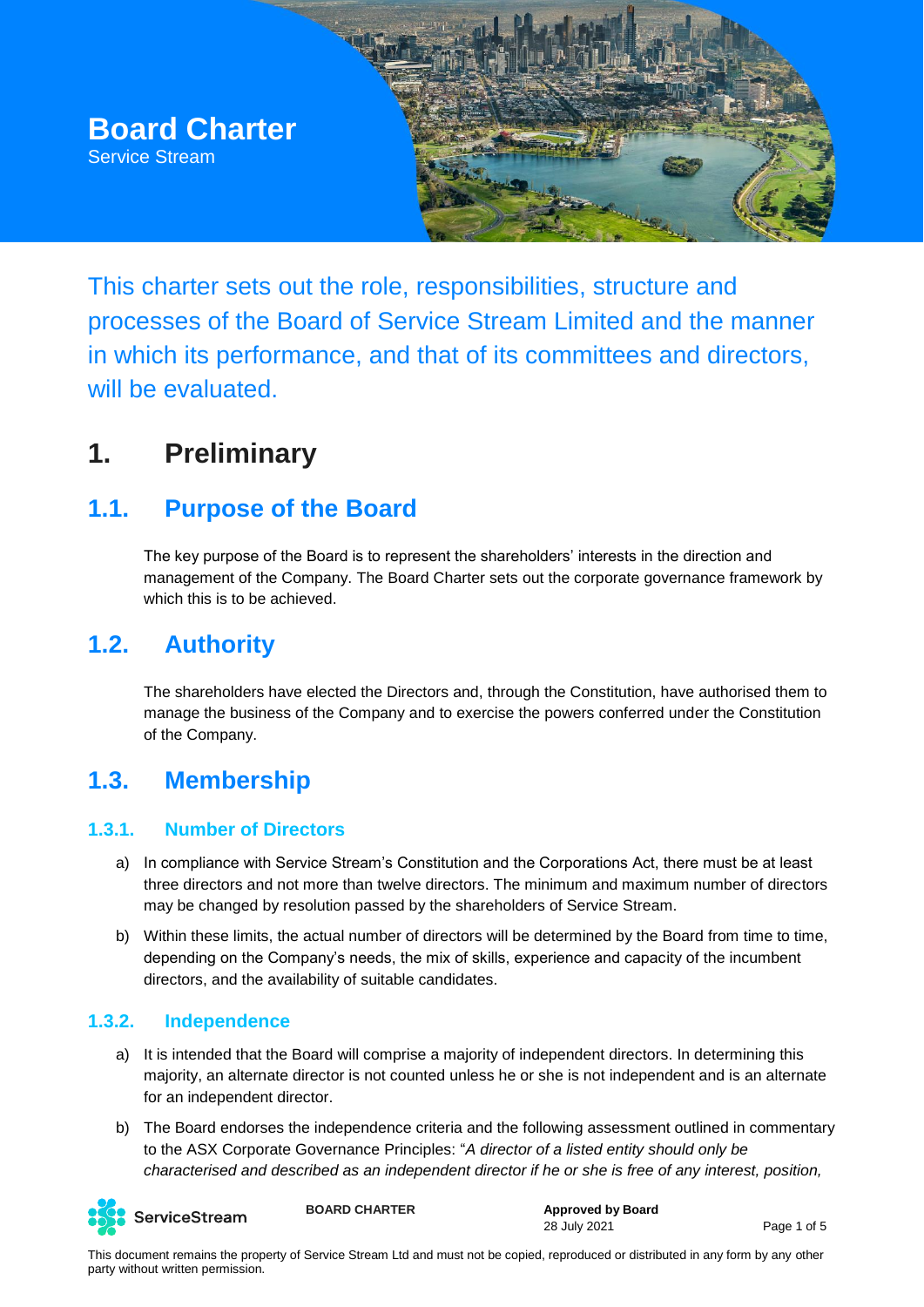**ServiceStream** 

*association or relationship that might influence, or reasonably be perceived to influence, in a material respect their capacity to bring an independent judgement to bear on issues before the board and to act in the best interests of the entity as a whole rather than in the interests of an individual security holder or other party generally*".

#### **1.3.3. Appointment of Directors**

- a) The Remuneration and Nomination Committee will oversee the process for the selection, appointment, and re-election of directors to the Board.
- b) Having regard to the recommendations of the Remuneration and Nomination Committee, the Board will review the skills represented by the members of the Board annually and determine whether the composition and mix of those skills continue to be appropriate for Service Stream.
- c) The actual appointment or re-election of a director will be a matter for the Board and shareholders of Service Stream in accordance with the Constitution. However, prior to a director being nominated for appointment or re-election, appropriate checks will be made by the Company. Shareholders will also be provided with all material information to a decision on whether or not to elect or re-elect a director.

#### **1.4. Meetings**

- a) The Board will meet a minimum of eleven (11) times each year and more frequently (as determined by the Chairman or the Board) if required to undertake its responsibilities. Special meetings may be convened as required. The Board will endeavour to hold as many meetings as practical at Service Stream business unit locations.
- b) The Chairman is required to convene a meeting of the Board if requested to do so by any member of the Board, the Committees or the Managing Director.
- c) A quorum of the Board will be two directors, one of who must be either the Chairman or a member who has been formally delegated the role of Chairman for that meeting. In the absence of the Chairman, the directors must elect one of themselves to be Chairman for that meeting.
- d) The Chief Financial Officer will be invited to attend all meetings, though not necessarily for all agenda items. Other relevant employees and/or advisers will attend meetings as requested by the Board.

#### **1.5. Reporting**

The Board will keep minutes of its meetings. The Secretary will circulate the draft minutes to all members of the Board for comment before the Chairman signs them. The minutes will be included in the Board papers of the next Board meeting following the Board meeting.



**BOARD CHARTER Approved by Board** 28 July 2021 Page 2 of 5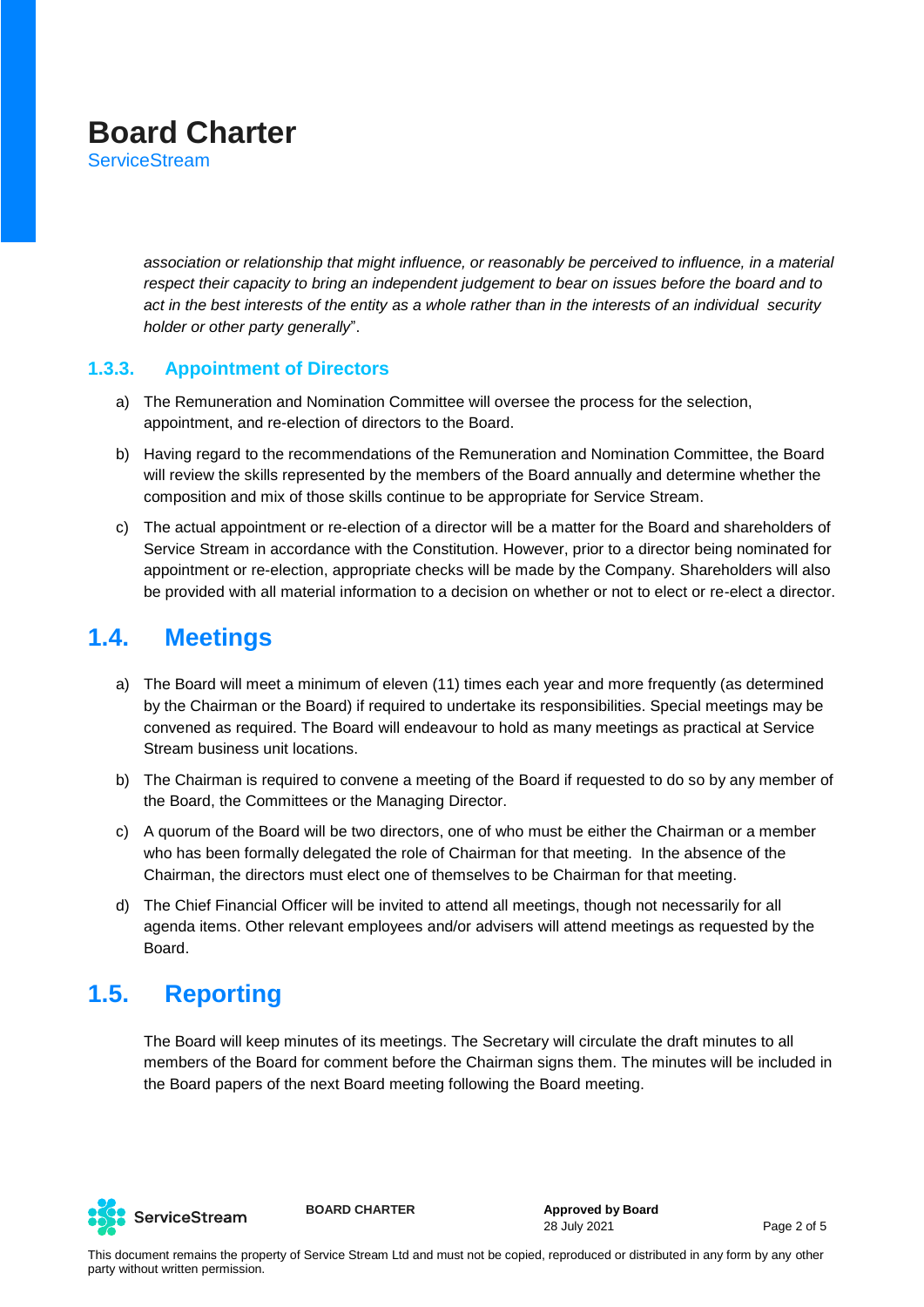**ServiceStream** 

## **2. Responsibilities**

#### **2.1. Board Responsibilities**

- a) The Board's key responsibilities are:
	- Approving the strategic direction and financial objectives for Service Stream and monitoring implementation
	- Approving significant corporate strategic initiatives
	- Monitoring implementation of effective risk management frameworks that identify, assess and manage business risks
	- Monitoring the integrity of financial accounts and reporting
	- Approving Service Stream's annual budget, significant capital expenditure and capital management decisions
	- Approving Service Stream's significant policies
	- Overseeing compliance with regulatory and ethical standards
	- Appointing the Managing Director and monitoring the performance of the Managing Director and senior management.
- b) The Board will exercise these responsibilities in a manner designed to create and build value for shareholders and in accordance with relevant legal and governance obligations.

#### **2.2. Delegation to Management**

- a) The Board has delegated responsibility for the day to day management of Service Stream to the Managing Director but has reserved to itself certain decisions as set out in the Board Reserved Powers Policy.
- b) The Managing Director must also consult with the Board on matters that have, or may have, a material impact on Service Stream in terms of value or reputational risk or which are of a sensitive or strategic nature.

#### **2.3. Board Committees**

- a) The Board has established the following committees to assist it in the discharge of its responsibilities:
	- **Remuneration and Nomination Committee**
	- Health, Safety and Environment Committee
	- Audit and Risk Committee.



**BOARD CHARTER Approved by Board** 28 July 2021 Page 3 of 5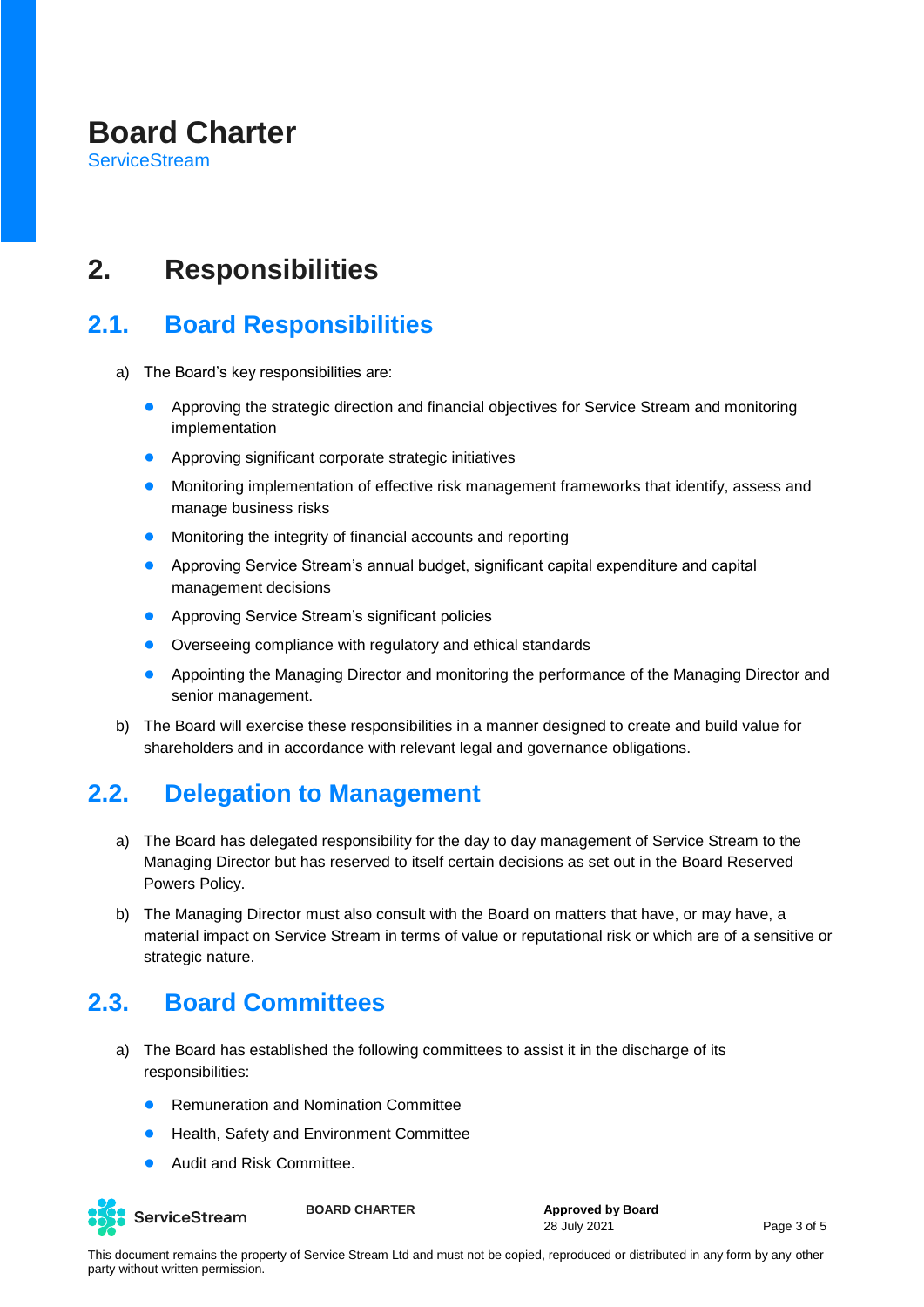**ServiceStream** 

b) The Board will approve a formal charter setting out matters relevant to each committee's composition, role and responsibilities. Charters will be reviewed on an annual basis.

#### **2.4. Conflicts of Interest**

All directors are required to take all reasonable steps to avoid actual, potential or perceived conflicts of interests. Under the constitutions and at law, directors must disclose any conflicts of interest and abstain from participating in any discussion or voting on matters in which they have a material personal interest.

The following procedures are to be followed by a director who believes they may have a conflict of interest or material personal interest:

- a) the director must disclose to the Board any actual or potential conflict or material personal interest which may exist, or might reasonably be thought to exist, as soon as it arises;
- b) a determination as to whether or not a conflict exists will be made, and if necessary this determination will be made by a sub-committee of the Board that excludes the potentially conflicted director; and
- c) an appropriate course of action will be set based on the determination made, and such action may require the conflicted or interested director to absent themselves when the Board discusses and votes on matters to which the conflict or interest relates.

#### **2.5. Board Performance**

The Board will undertake ongoing assessment and review of performance of the Board, Committees and individual directors annually.

### **2.6. Independent Advisors**

The Board collectively and each director individually has the right to obtain independent professional advice at Service Stream's expense, with approval by the Chairman (except where the advice is about a matter in which the Chairman has a material personal interest) or where the approval of the Board has been sought.

## **3. Review of Charter**

The Board will review this Charter annually and make any appropriate amendments



**BOARD CHARTER Approved by Board** 28 July 2021 Page 4 of 5